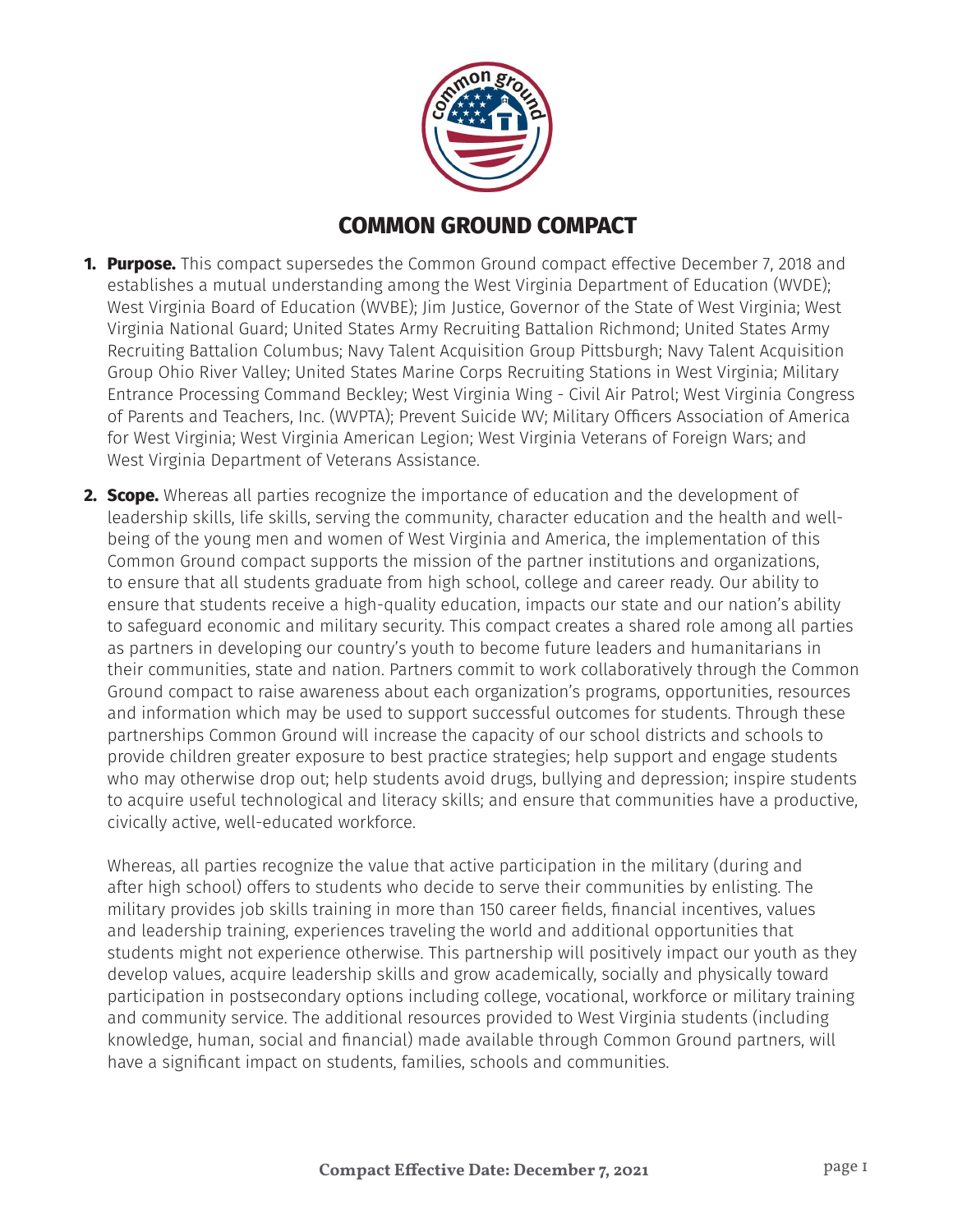Whereas, all parties understand and acknowledge that endorsement of any non-federal entity by any employee or department of the federal government is strictly prohibited. Signature on this document in no way constitutes an endorsement, express or implied, of any interested entity or party by the Army, Navy, Marine Corps, Air Force or any other federal entity. Every effort will be made to ensure that there be no appearance of endorsement on the part of any party and appropriate disclaimers will be given in all circumstances.

# **This compact is non-binding, but is intended to establish expectations for cooperation among compact parties as per agreements below:**

## **A. The West Virginia Department of Education will:**

- Facilitate the coordination of meetings between Common Ground partners and maintain the Common Ground website as part of the WVDE's domain, to promote cooperation between partners, share resources and meet shared goals of the compact.
- Receive requests for guest speakers of military backgrounds and public service as part of the Common Ground Speaker Series from school teachers, support staff and administrators statewide. Those requests will be forwarded to the appropriate Common Ground partner(s) for the purpose of coordinating guest speaker visits in schools. Topics covered by the Speaker Series include, but are not limited to the following: substance abuse prevention, anti-bullying, drop-out prevention, career exploration, the American flag, promoting literacy and patriotic holidays or events.
- Encourage school district administrators to incorporate a voluntary Student Exit Process that makes available opportunities for personnel of Common Ground partnering organizations to provide guidance about the benefits of graduating from high school to any students considering dropping out of school.
- Encourage school districts to collaborate with personnel of Common Ground partnering organizations whenever possible and hold events in support of meeting the Common Ground partnership and WVBE's mutual career readiness goals for all students graduating to pursue opportunities for education, employment and/or enlistment (the three E's).
- Create an updated communications plan to educate students, parents, school faculty, administrators and community members about the intent, purpose and benefits of this Common Ground compact. This communications plan will encourage schools and communities to make available resources and information from Common Ground partners which might have a positive impact on student well-being, their ability to experience success in the classroom and achieve career goals.
- Provide West Virginia school systems and Common Ground partners with information about the Military Interstate Children's Compact Commission (MIC3). The Interstate Compact on Educational Opportunity for Military Children is designed to ensure that qualifying military families of soldiers, such as those on Title 10 active-duty orders, can easily transition their children between public schools in participating states and spend time with family before and after deployments.
- Encourage veterans to begin state approved educator preparation programs to become teachers, student support staff and educational leaders in West Virginia school systems.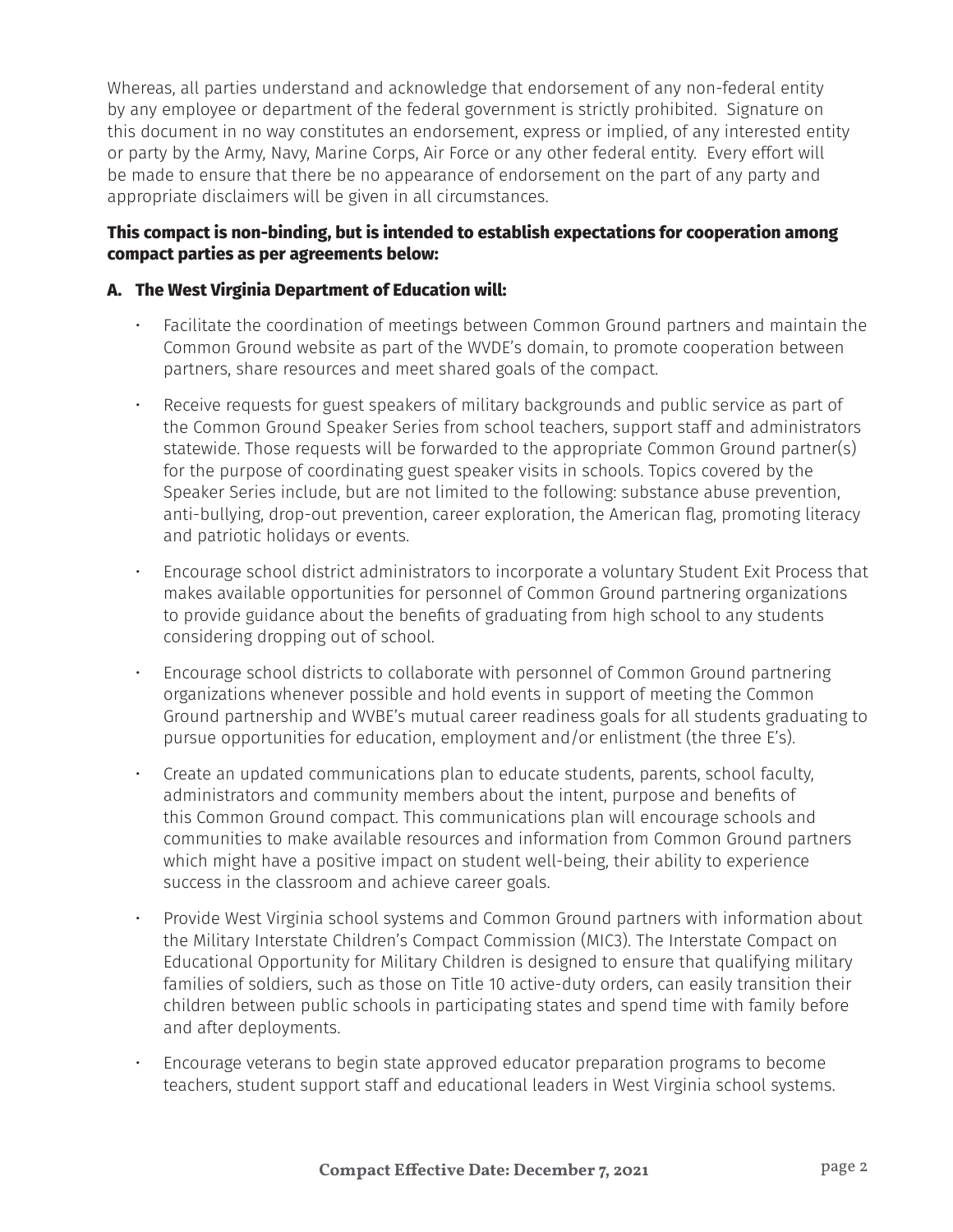- Encourage meeting the unique needs of military-connected children and their families by recognizing school districts and schools which foster military-friendly school environments by issuing the Purple Star Award. The WVDE will provide information about Common Ground partner activities, best practices and resources to the network of military family points of contact who focus on providing support to military children, especially during times of deployment and transition. Information about the award is maintained on the Common Ground website at the WVDE.
- Encourage schools to participate in, "Purple-Up Month" activities during April (the month of the military child) each year to recognize the strength and resiliency of military-connected children.
- Provide guidance and support to schools for hosting events which recognize and celebrate students who commit to serve the public by enlisting into the military as they are graduating from high school.
- Ensure that West Virginia public schools are made aware of requirements enacted through the Floyd D. Spence National Defense Authorization Act for Fiscal Year 2001 (with subsequent amendments) and the Every Student Succeeds Act in regard to armed forces recruiter access to students and student recruiting information. West Virginia schools will be encouraged to display partner resources and information about career opportunities in schools (such as military enlistment) as approved by the local school district.

The West Virginia Department of Education understands that the West Virginia National Guard, United States Army Recruiting Battalion Richmond, United States Army Recruiting Battalion Columbus, Navy Talent Acquisition Group Pittsburgh, Navy Talent Acquisition Group Ohio River Valley, United States Marine Corps Recruiting Stations in West Virginia, Military Entrance Processing Command Beckley, and the West Virginia Wing - Civil Air Patrol's personnel obligations may include many types of service, including weekend drills, annual training, additional duty training, search and rescue missions and deployments within the United States or to foreign locations that temporarily impede or interrupt services to schools.

- **B. The West Virginia National Guard, United States Army Recruiting Battalion Richmond, United States Army Recruiting Battalion Columbus, Navy Talent Acquisition Group Pittsburgh, Navy Talent Acquisition Group Ohio River Valley, United States Marine Corps Recruiting Stations in West Virginia, and the Military Entrance Processing Command Beckley will:**
	- Provide resources and opportunities to schools in West Virginia such as guest speakers, publicity items, career information and media materials.
	- Meet requests made by West Virginia school districts and schools to the WVDE for the Common Ground Speaker Series, by selecting a primary point of contact who will provide guest speakers that are appropriately prepared to address identified series topics which include, but are not limited to the following: substance abuse prevention, anti-bullying, drop-out prevention, career exploration, the American flag, promoting literacy and patriotic holidays or events. Requests will be met by soldiers who are proficient and knowledgeable in the topic(s) requested by West Virginia school systems. These guest speakers participate under the supervision of school staff.
	- Coordinate visits with school districts and schools receiving Purple Star Awards for cooperation in related activities and celebratory events. Partners may use their participation in these events as opportunities to plan with school staff for teamwork throughout the course of the three-year award period.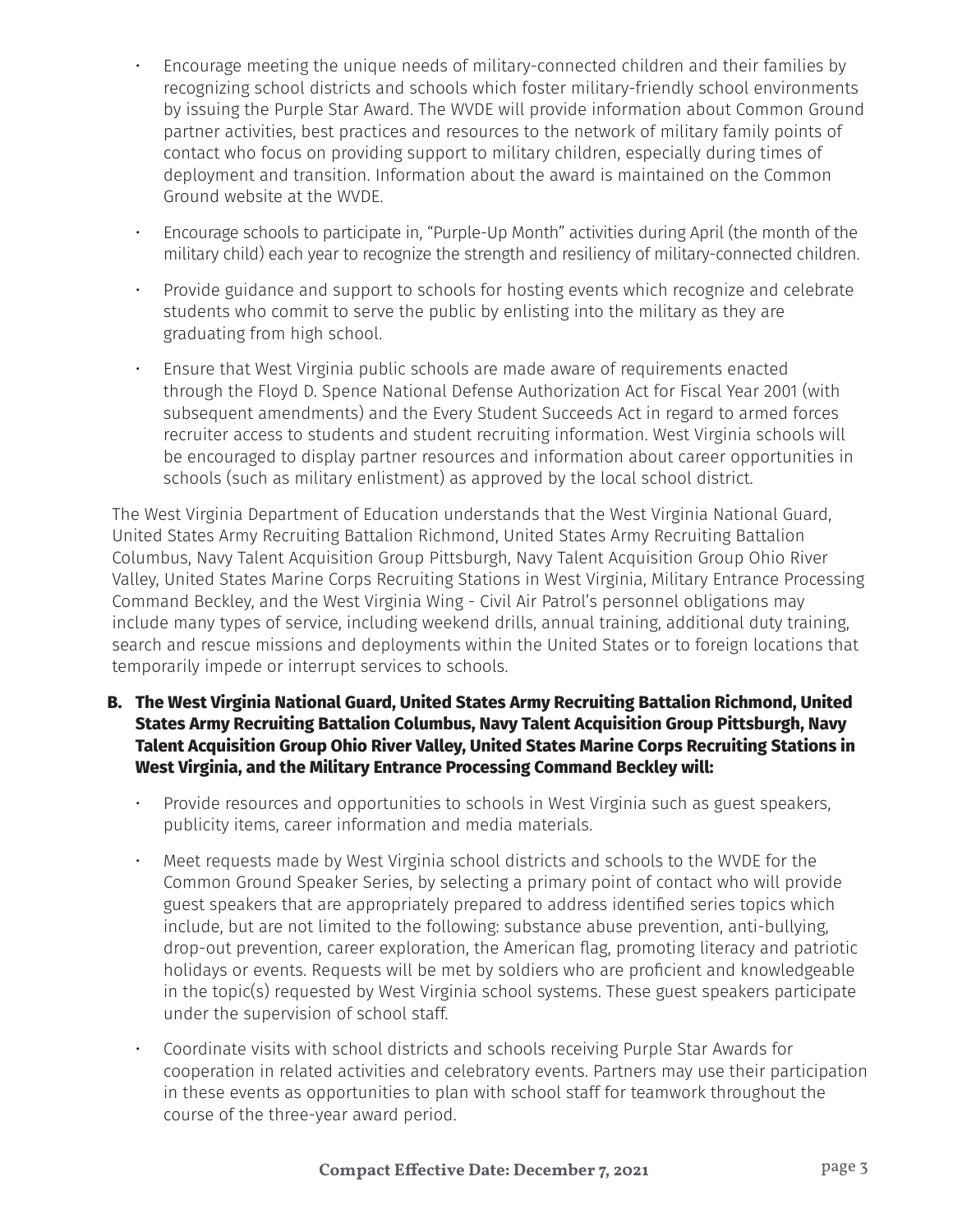- Coordinate with school staff for participation in events which recognize and celebrate students who commit to serve the public by enlisting into the military when they graduate from high school.
- Work closely with school counselors, faculty and administrators to assist them in increasing the graduation rates of all students.
- Provide one-on-one or group career counseling services to students in West Virginia schools, with appropriate supervision as approved by the school district and school administrators. Career mentors will counsel students about various careers, provide information about training and educational opportunities associated with that career field, provide information about career exploration programs and the importance of education.
- Foster opportunities to cooperate with schools by providing information and support related to tutoring, physical fitness, and student wellness programs.
- Provide guidance regarding the benefits of graduating from high school and future opportunities available to any student thinking about dropping out of school.
- Provide support to develop Junior Reserve Officer Training Corps (JROTC), National Defense Cadet Corps (NDCC) and Civil Air Patrol programs in West Virginia schools.
- Cooperate with educators and district personnel to establish military programs or clubs in selected schools that do not have existing JROTC and NDCC programs.
- Provide a variety of free and relatively inexpensive resources for schools to use, like the Career Exploration Program, the March2Success Online Tutoring Program and other programs made available by military organizations of all branches. These programs will give students the prospect of learning about a wide variety of career paths and assistance in improving their academic performance on standardized tests like the SAT, ACT and ASVAB.
- Provide Educator Tours (as funds are available) to allow counselors, faculty and administrators an inside look at the training and educational opportunities available to students who enlist in military service as they are graduating from high school.

# **C. The West Virginia National Guard Family Programs will:**

- Help create and enhance existing networks of people, organizations, and other resources to help support military children. This includes collaborating with the WVDE to provide opportunities for school staff to receive training and information about programs which support military-connected children and their families.
- Provide information to military families about provisions of the Interstate Compact on Educational Opportunity for Military Children and MIC3.
- Help children better understand and cope with military life, family member deployment(s) and reintegration, as well as the unique challenges facing their families.
- Offer a wide array of recreational, social, and educational programs for military youth living in civilian communities.
- Increase school and community awareness of the impact of the deployment cycle on service members, families, kids, and the community.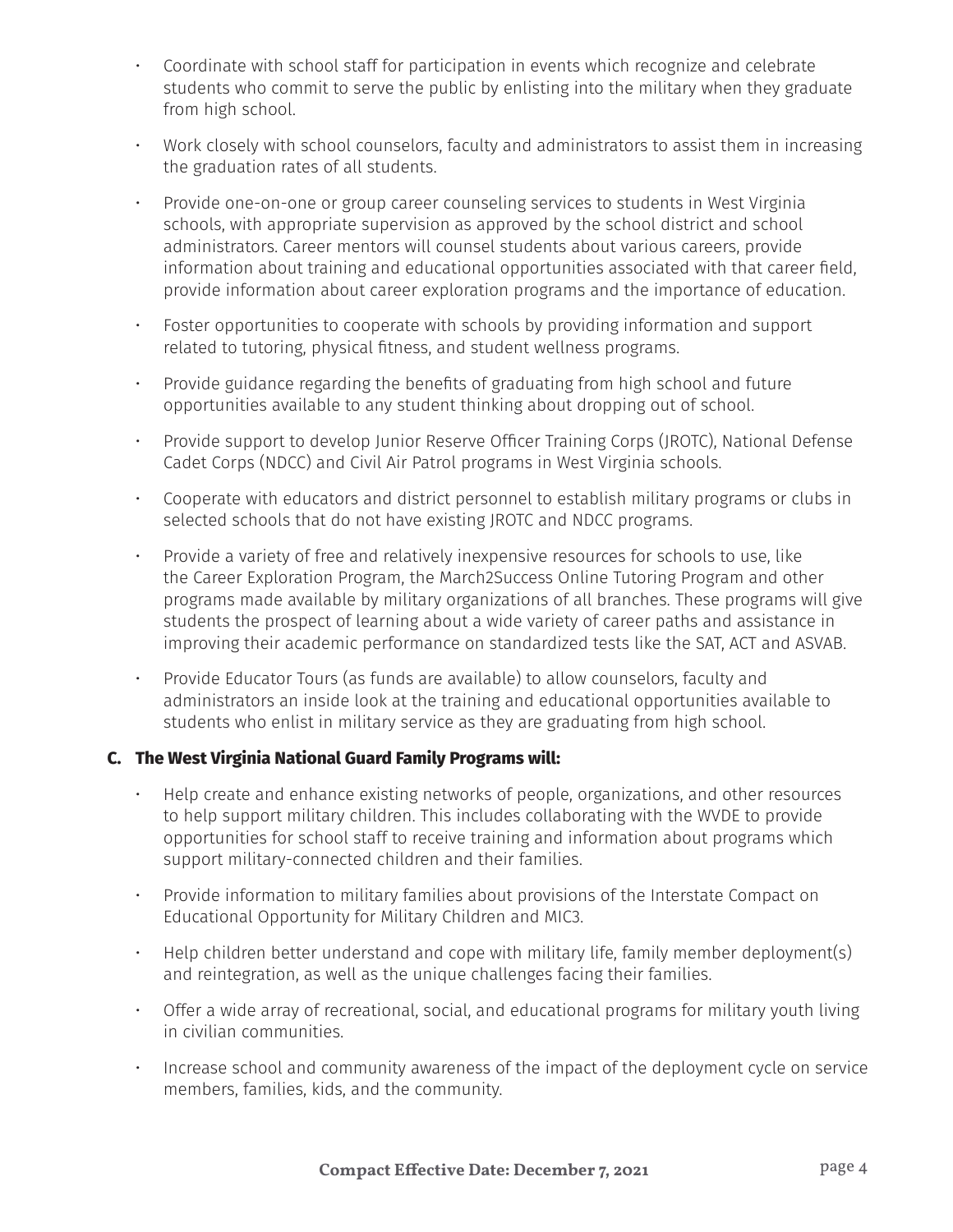### **D. The West Virginia Wing - Civil Air Patrol will:**

- Provide information to interested schools upon request and appoint a project officer/ mentor when appropriate.
- Provide recruiting materials to school districts and schools to help gain student interest in the Cadet Program.
- As part of the Cadet Programs and Aerospace Education missions, provide instructor guides, lesson plans, activity books, Drug Demand Reduction (DDR) materials and other program resources at no cost.
- Provide textbooks, uniforms and additional training materials to student members.
- Conduct a FBI background check at no cost on all adult members.

### **E. Beckley Military Entrance Processing Station will:**

- Provide the opportunity for every student in West Virginia who participates in the Armed Services Vocational Aptitude Battery (ASVAB), the interpretation services at their home school or a school nearby, for the purpose of career assessment, exploration and development.
- Provide professional development and technical assistance to principals, school counselors and teachers for the ASVAB and detail its benefits to students.

### **F. West Virginia Congress of Parents and Teachers, Inc. will:**

- Provide education and resources outlined in the Common Ground compact to its members of students, parents, faculty, administration and community members about the positive supports, including career development and tutoring services, available to military personnel through bulletin articles and displays/materials at WVPTA conventions.
- Work as a member of Common Ground to create and support networks of people, organizations, and other resources which assist military children.
- Support efforts to make the ASVAB available to all students in West Virginia.
- Educate WVPTA members and increase community awareness of others about the impact of the deployment cycle on service members, families, kids, and the community.
- Encourage military personnel who are parents to become actively involved in PTA meetings and their community schools as career mentors.

#### **G. The West Virginia Governor's Office will:**

- Support partnerships between the institutions and organizations involved in Common Ground.
- Support the mission and efforts of Common Ground through this compact.
- Promote Common Ground by emphasizing the crucial role education plays in developing leadership skills needed in the West Virginia workforce.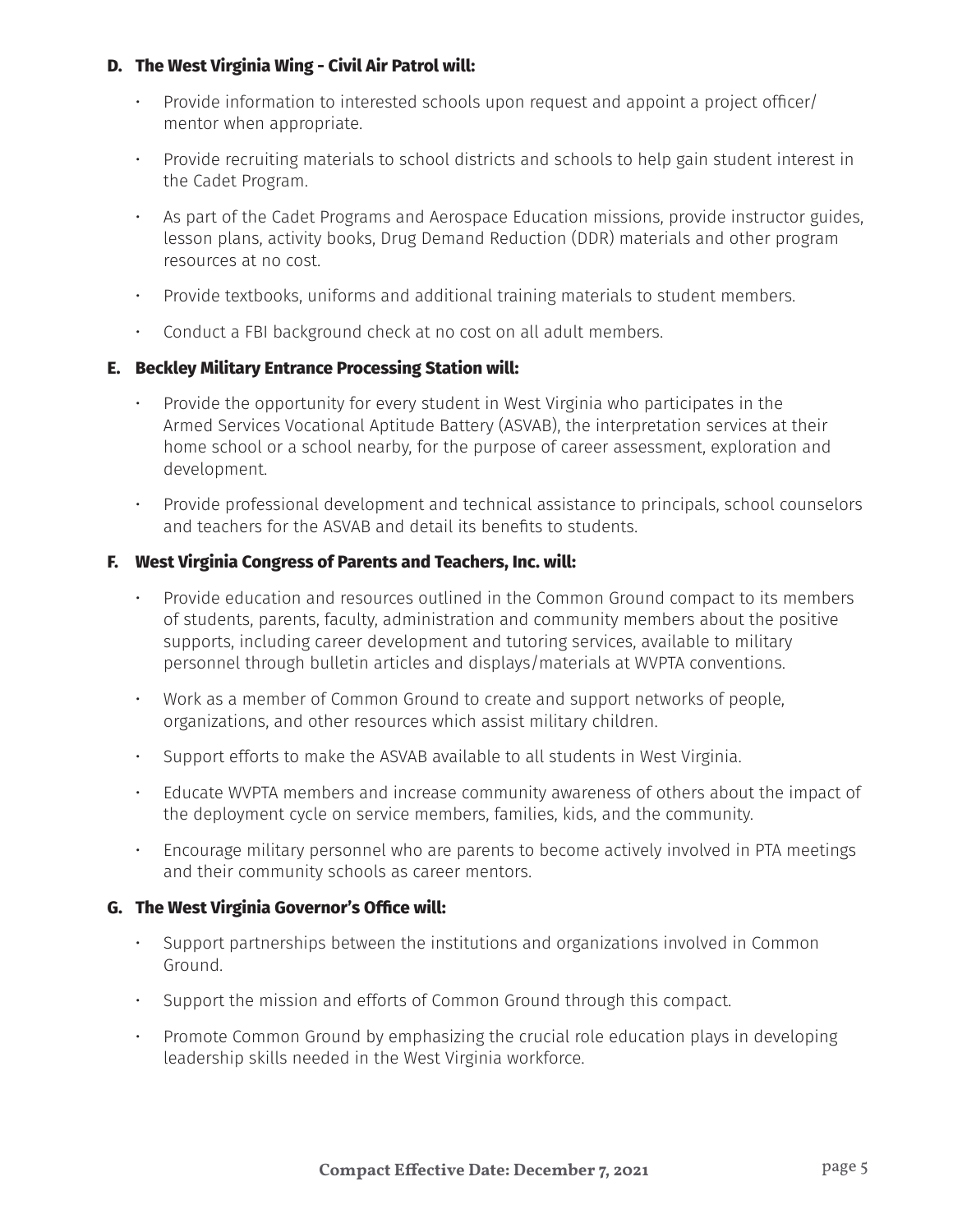#### **H. Prevent Suicide WV will:**

- Provide train-the-trainer opportunities for associated parties.
- Provide for technical assistance regarding suicide prevention initiatives.
- Promote Common Ground in schools and communities throughout the state.
- Provide consultation services for identification and referral of at-risk youth.

## **I. The West Virginia Board of Education will:**

- Support the partnerships between the institutions and organizations involved in the Common Ground compact.
- Support the WVDE and its commitment to the Common Ground compact.
- Promote the Common Ground compact by providing support in the educational facets included in the compact.
- Promote the Common Ground compact by providing a WVBE member, when able, to participate in the Common Ground events.

### **J. The Military Officers Association of America for West Virginia, West Virginia American Legion, and the West Virginia Veterans of Foreign Wars will:**

- Participate in meetings of Common Ground to share information and explore ways in which their organization may contribute to activities.
- Provide information about Common Ground activities to members of the organization to raise awareness of supports for education, military-connected children and their families.
- Upon request, provide supportive visits from veterans at school and community events. All individuals answering requests participate in cooperation and under the supervision of school staff, in accordance with federal, state and local policies.

#### **K. The West Virginia Department of Veterans Assistance will:**

- Ensure West Virginia Department of Veterans Assistance veteran service officers, social workers, and health care workers understand the mission and efforts of Common Ground.
- Provide students and teachers with information about state and federal veterans' benefits to support military families.
- Serve as liaison between education institutions and the veteran community and, upon request, seek to provide veterans for speaking and other patriotic events in order to help students understand the importance of service.
- **3. Termination.** Any party hereto may terminate this compact upon a 30 days notice to the other parties.
- **4. Participation**. The Common Ground compact in no way obligates the United States Government or the West Virginia Government to any financial or contractual obligations.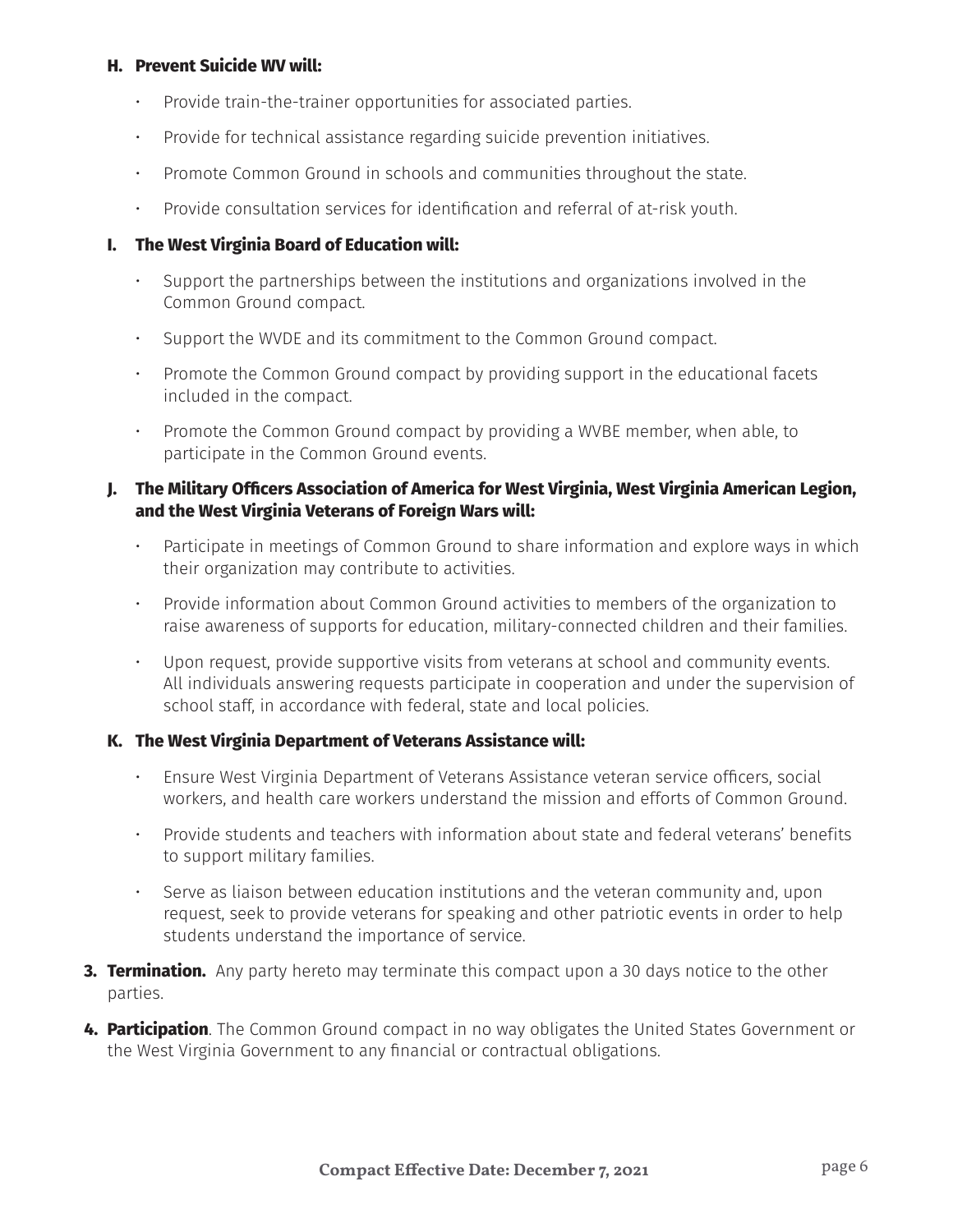**5. Effective Date**. This compact will become effective on the date signed by the West Virginia Department of Education (WVDE); West Virginia Board of Education (WVBE); Jim Justice, Governor of the State of West Virginia; West Virginia National Guard; United States Army Recruiting Battalion Richmond; United States Army Recruiting Battalion Columbus; Navy Talent Acquisition Group Pittsburgh; Navy Talent Acquisition Group Ohio River Valley; United States Marine Corps Recruiting Stations in West Virginia; West Virginia Wing - Civil Air Patrol; Military Entrance Processing Command Beckley; West Virginia Congress of Parents and Teachers, Inc. (WVPTA); Prevent Suicide WV; Military Officers Association of America for West Virginia; West Virginia American Legion; West Virginia Veterans of Foreign Wars; and West Virginia Department of Veterans Assistance and be reviewed three years after the effective date and, if deemed necessary by Common Ground partners, be re-signed.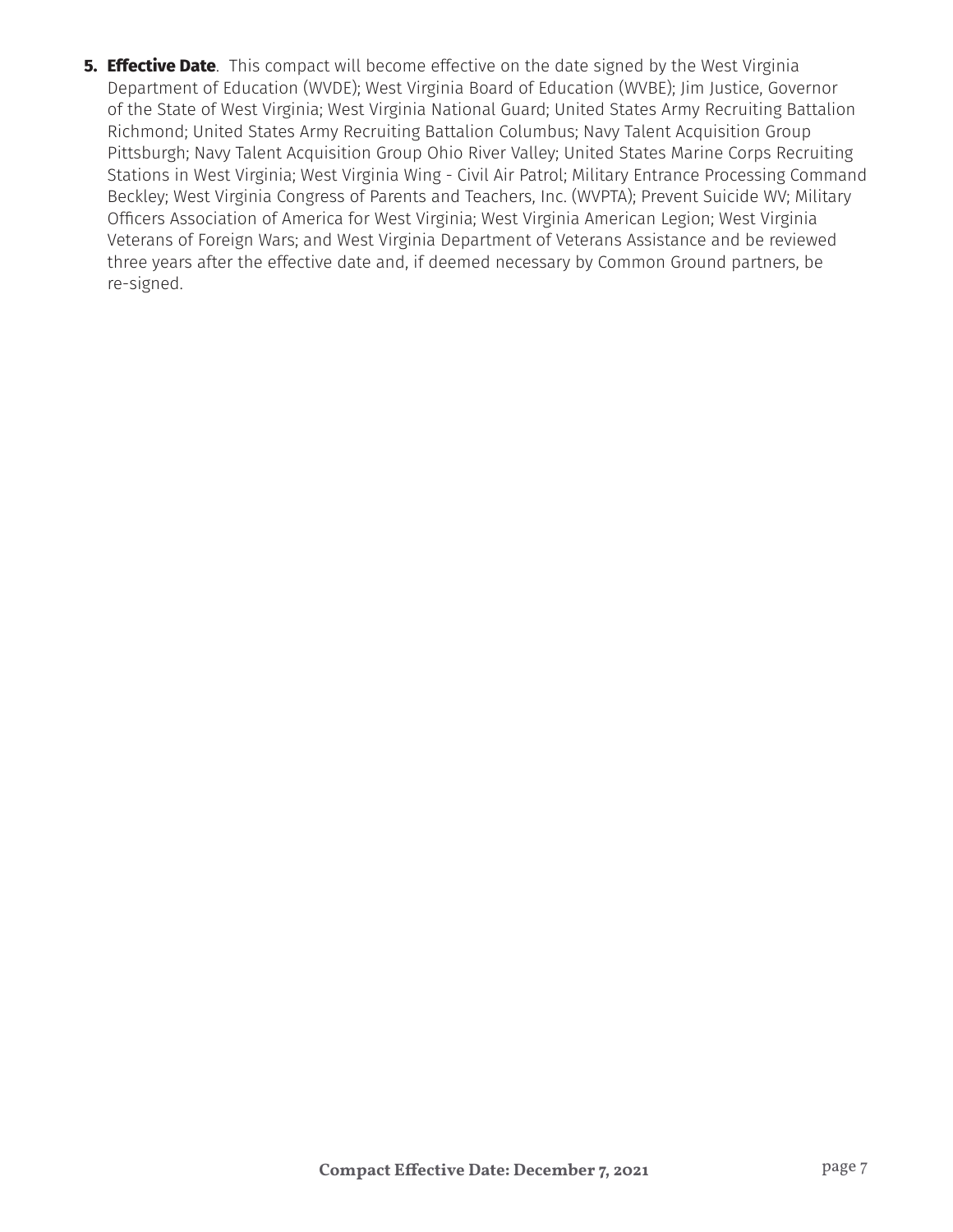$\frac{1}{2}$ 

**Jim Justice Governor, State of West Virginia**

 $\overline{\phantom{a}}$ 

**W. Clayton Burch State Superintendent of Schools, West Virginia Department of Education**

**\_\_\_\_\_\_\_\_\_\_\_\_\_\_\_\_\_\_\_\_\_\_\_\_\_\_\_\_\_\_\_\_\_\_\_\_\_**

**Miller Hall President, West Virginia Board of Education**

**\_\_\_\_\_\_\_\_\_\_\_\_\_\_\_\_\_\_\_\_\_\_\_\_\_\_\_\_\_\_\_\_\_\_\_\_\_**

**Major General William "Bill" Crane The Adjutant General, West Virginia National Guard**

**\_\_\_\_\_\_\_\_\_\_\_\_\_\_\_\_\_\_\_\_\_\_\_\_\_\_\_\_\_\_\_\_\_\_\_\_\_**

**Colonel Connie S. Moody Wing Commander, West Virginia Wing - Civil Air Patrol**

 $\sim$   $\sim$   $\sim$   $\sim$ 

**Barri Faucett Director, Prevent Suicide WV**

 $\frac{1}{2}$ 

**Major Patrick M. Zebrowski Commander, Beckley Military Entrance Processing Station** 

 $0200$  $\frac{1}{\sqrt{2}}$ 

**Rose Rossana Acting President, West Virginia Congress of Parents and Teachers, Inc.**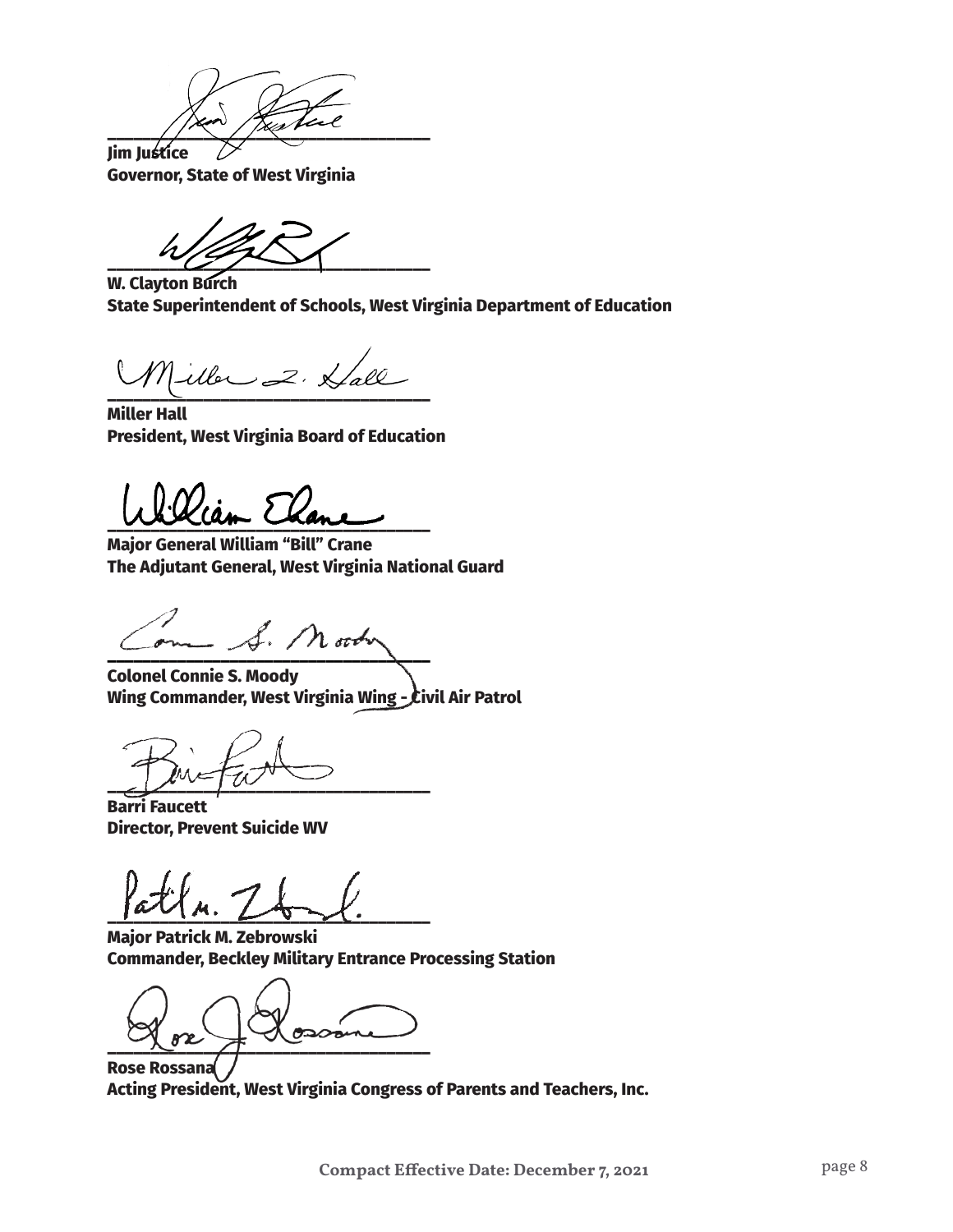$\sum_{i=1}^n k_i$ 

**Lieutenant Colonel Erik Peterson Battalion Commander, United States Army Recruiting, Richmond, VA Representing United States Army Recruiting Stations in WV**

**\_\_\_\_\_\_\_\_\_\_\_\_\_\_\_\_\_\_\_\_\_\_\_\_\_\_\_\_\_\_\_\_\_\_\_\_\_**

**Lieutenant Colonel Brett Gambacorta, Battalion Commander, and** 

**\_\_\_\_\_\_\_\_\_\_\_\_\_\_\_\_\_\_\_\_\_\_\_\_\_\_\_\_\_\_\_\_\_\_\_\_\_**

**Captain Leonard Genders, Company Commander United States Army Recruiting, Columbus, OH Representing United States Army Recruiting Stations in WV**

**\_\_\_\_\_\_\_\_\_\_\_\_\_\_\_\_\_\_\_\_\_\_\_\_\_\_\_\_\_\_\_\_\_\_\_\_\_**

**Major Ryan Berger Commanding Officer, United States Marine Corps Recruiting Station, Columbus, OH Representing United States Marine Corps Recruiting Stations in WV**

 $\mathcal{V}_{avul}$  thilif thanberlin

**Major Dan Chamberlin Commanding Officer, United States Marine Corps Recruiting Station, Frederick, MD Representing United States Marine Corps Recruiting Stations in WV**

**\_\_\_\_\_\_\_\_\_\_\_\_\_\_\_\_\_\_\_\_\_\_\_\_\_\_\_\_\_\_\_\_\_\_\_\_\_**

**Commander Brandon D. Smith Commanding Officer, United States Navy Navy Talent Acquisition Group Pittsburgh, PA**

**\_\_\_\_\_\_\_\_\_\_\_\_\_\_\_\_\_\_\_\_\_\_\_\_\_\_\_\_\_\_\_\_\_\_\_**

**Commander Warren R. Overton Commanding Officer, United States Navy Navy Talent Acquisition Group Ohio River Valley**